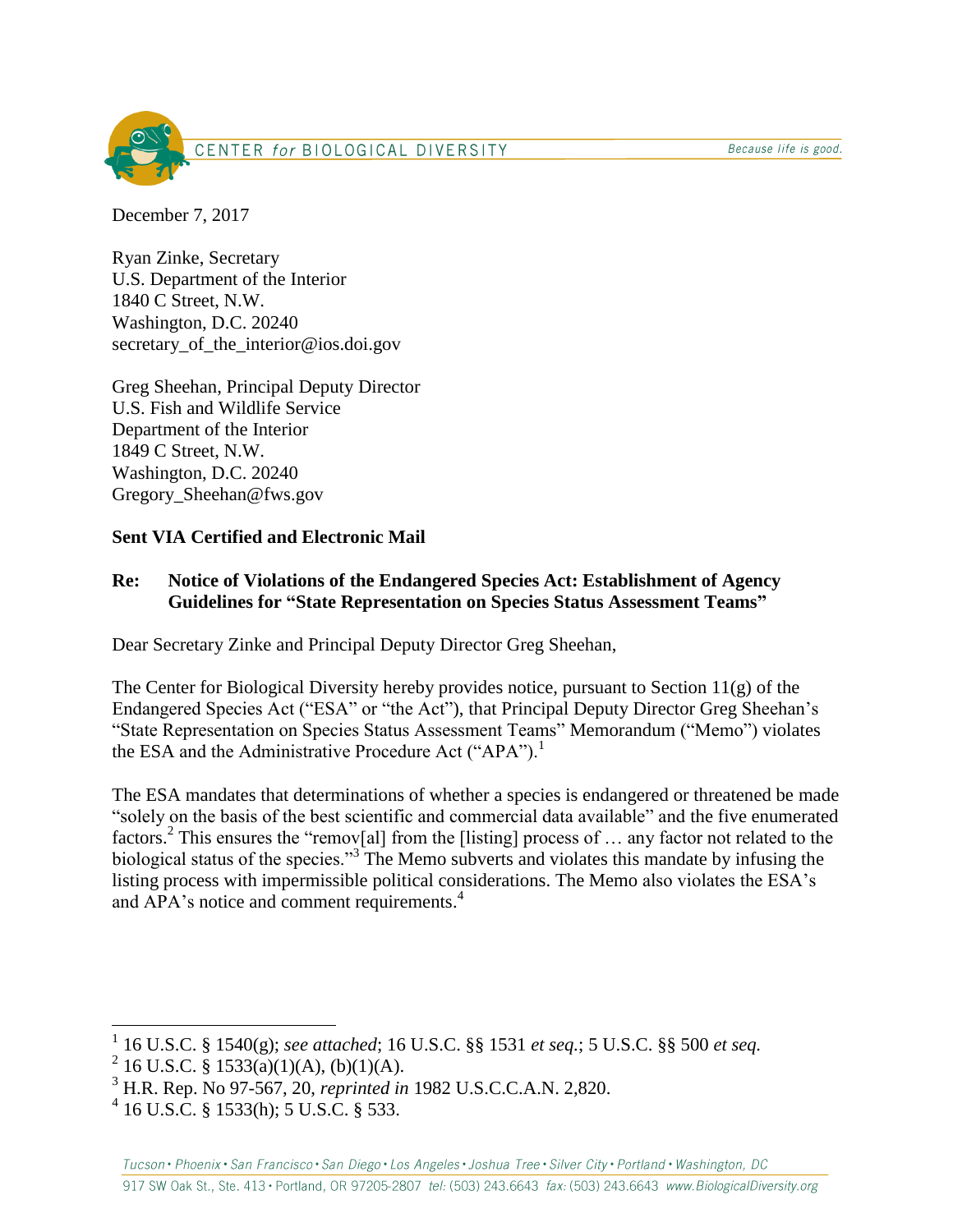#### **I. Statutory Framework**

The ESA, the world's strongest biodiversity-protection law, *see Tenn. Valley Auth. v. Hill*, 437 U.S. 153, 180, 184 (1978), sets forth a comprehensive statutory and regulatory scheme designed to halt species' trend toward extinction and to set them on the path to recovery and eventual delisting. But to receive the Act's protections—like the mandate that FWS develop and implement a science-based "recovery plan" for each listed species, the affirmative duty to insure that federal actions are not likely to jeopardize endangered and threatened species' continued existence, and the prohibition against the unlawful "take" of endangered wildlife—species must first be listed "endangered" or "threatened" by the Secretary of the Interior, or FWS, to which the Secretary has delegated the authority to administer the Act (for terrestrial species).

Thus, section 4(a) of the ESA requires FWS to list species as endangered or threatened "because of any of the following factors:

- A. the present or threatened destruction, modification, or curtailment of its habitat or range;
- B. overutilization for commercial, recreational, scientific, or educational purposes;
- C. disease or predation;
- D. the inadequacy of existing regulatory mechanisms; or
- E. other natural or manmade factors affecting its continued existence."

This determination must be based "solely on the basis of the best scientific and commercial data available."<sup>6</sup> Concurrently with listing a species as endangered or threatened, FWS must designate "critical habitat" for each endangered and threatened species.<sup>7</sup> FWS must also develop and implement recovery plans for listed species, in accordance with section  $4(f)$  of the Act.<sup>8</sup>

In implementing these and other requirements of section 4 of the Act, the ESA requires the Secretary to "publish in the Federal Register" any "agency guidelines" such as criteria for determining whether species are endangered or threatened and for responding to petitions submitted to FWS from the public to list species under the Act, a "ranking system" to help identify species in need of a status review, or a "system for developing and implementing, on a priority basis, recovery plans."<sup>9</sup> The notice-and-comment requirement found in section 4(h) applies to any agency guidelines or amendments of previously promulgated guidelines.<sup>10</sup>

 5 16 U.S.C. § 1533(a)(1).

 $6$  *Id.* § 1533(b)(1)(A).

 $^7$  *Id.* § 1533(a)(3)(A)(i).

<sup>8</sup> *Id.* § 1533(f).

<sup>9</sup> *Id.* § 1533(h).

<sup>10</sup> *Id.*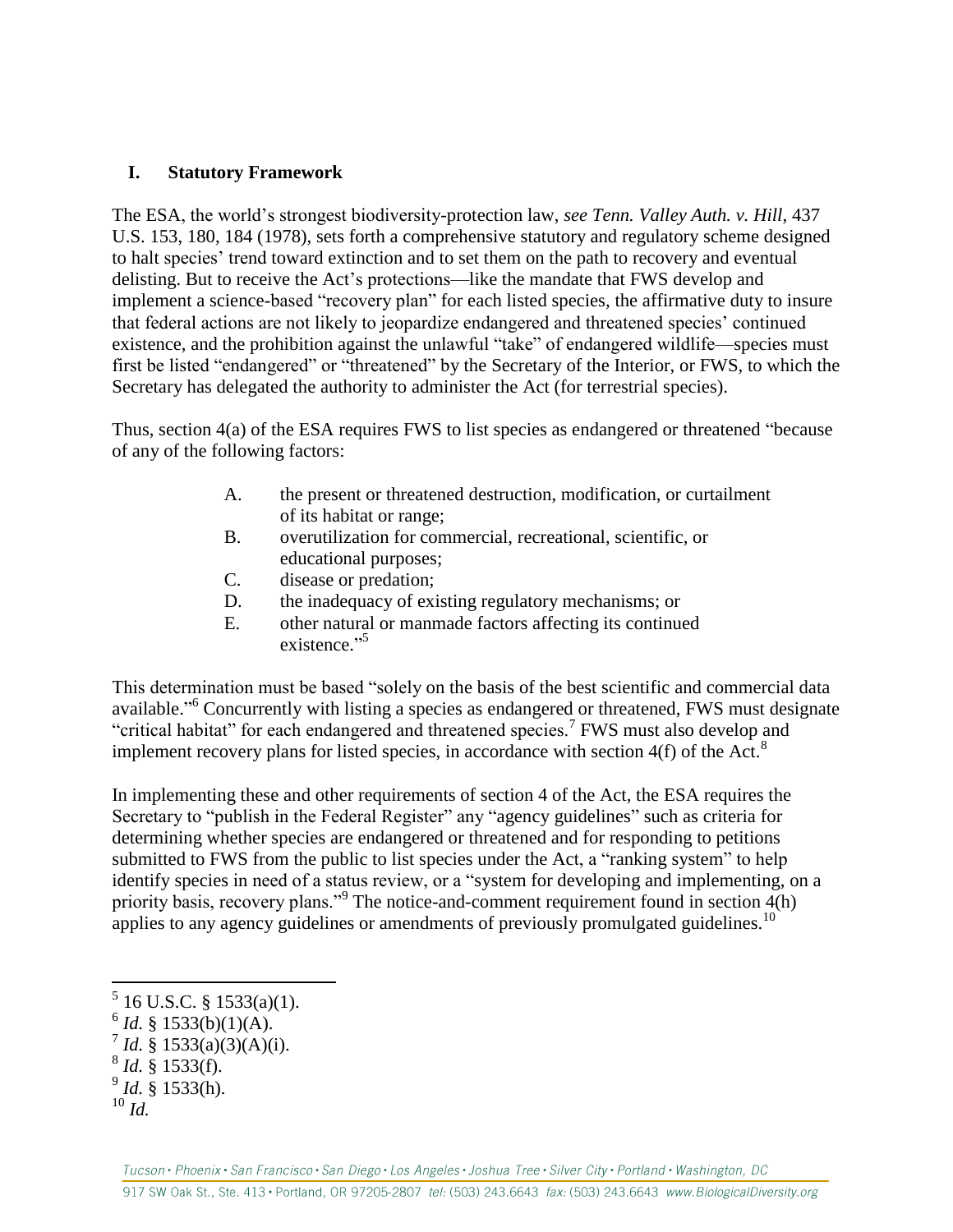The APA similarly requires the Service to provide an opportunity for notice and comment on any proposed rulemaking in order to give "give interested persons an opportunity to participate in the rule making through submission of written data, views, or arguments with or without opportunity for oral presentation," and "[a]fter consideration of the relevant matter presented, . . . [to] incorporate in the rules adopted a concise general statement of their basis and purpose."<sup>11</sup>

# **II. The Memo Violates the ESA and the APA.**

Issued by Principal Deputy Director Greg Sheehan on October 13, 2017, and effective November 1, 2017, the Memo requires the Service to formally request "one member from the respective state fish and wildlife management agency(s) and one as designated by the respective Governor's office(s)." <sup>12</sup> This requirement was established to further involve states in the development of Species Status Assessments ("SSA").<sup>13</sup>

However, this requirement impermissibly injects political considerations through the SSA framework—a framework purported by FWS to be "an analytical approach" with the "foundational science" to inform "all [ESA] decisions" including listing and critical habitat determinations, section 7 consultations, section 6 grant allocations, habitat conservation planning under section 10, and any other permits and licenses in connection with FWS's administration of the Act.<sup>14</sup> Indeed, the SSA framework intersects with many reviews that must be based solely on the basis of the best available scientific and commercial data.

Yet FWS never published the Memo or any other guidelines related to SSAs in the Federal Register. Nor did FWS offer the public an opportunity to comment on FWS's underlying policy considerations, even though these guidelines are sweeping in scope and would result with the alltoo-certain outcome of institutionalizing political interference into what must be science-based determinations under the Act, *e.g*., with recovery planning teams being weighted with political representatives from state governors' office. FWS's failure to provide the public—such as scientists, academics, law professors, biologists, non-governmental organizations, and attorneys—the opportunity to weigh in on these draconian policy choices is a clear-cut violation of section  $4(h)$  of the ESA and the rulemaking provisions of the APA.<sup>15</sup> Additionally, the Memo's infusion of political considerations into scientific assessments is beyond the scope of authority delegated FWS to administer the ESA.

The Memo also amends the Revised Interagency Cooperative Policy Regarding the Role of State Agencies in Endangered Species Act Activities, an additional, independent basis for triggering

 $\overline{a}$ 

 $11\,$  5 U.S.C. §553(a)-(d).

<sup>12</sup> *See attached*.

<sup>13</sup> *Id.*

 $14$  U.S. Fish & Wildlife Service, Species Status Assessment Framework Fact Sheet 1 (Aug. 2016).

<sup>15</sup> 16 U.S.C. §1533(h); *see also* 5 U.S.C. § 533.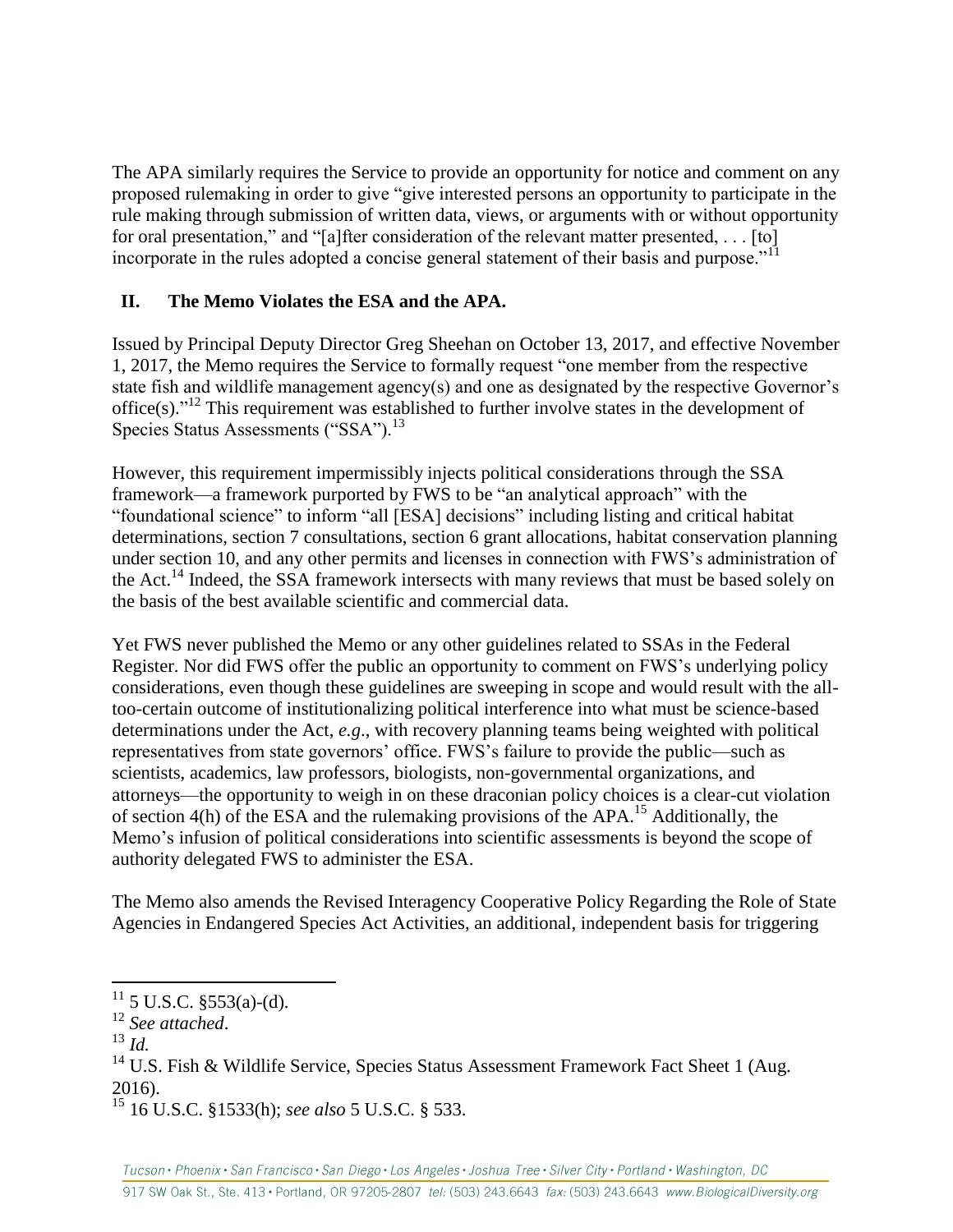the notice-and-comment rulemaking provisions of section  $4(h)$  of the ESA and the APA.<sup>16</sup> Here too, FWS has failed to provide an opportunity for notice and comment, in violation of the noticeand-comment requirements of the ESA and APA. Consequently, FWS has undermined the ability of the interested public to advise FWS and provide factual and policy considerations in connection with FWS's apparent desire to establish more bureaucratic structure in connection with science-based determinations under the ESA.

#### **III. Conclusion**

 $\overline{a}$ 

As provided by the ESA citizen suit provision, if you do not act within 60 days to correct these violations, the Center for Biological Diversity will bring legal action and seek declaratory and injunctive relief as appropriate, as well as recovery of reasonable litigation costs pursuant to the ESA citizen suit provision and/or the Equal Access to Justice Act. If you would like to discuss these issues or believe that anything stated above is in error, please contact the undersigned.

We appreciate your prompt consideration of this letter and the issues raised herein.

Sincerely,

Ryan Shannon Center for Biological Diversity P.O. Box 11374 Portland, OR 97211-0374 503.283.5474 ext. 407 rshannon@biologicaldiversity.org

<sup>16</sup> *See* 81 Fed. Reg. 8663 (Feb. 22, 2016); 16 U.S.C. § 1533(h); 5 U.S.C. § 553.